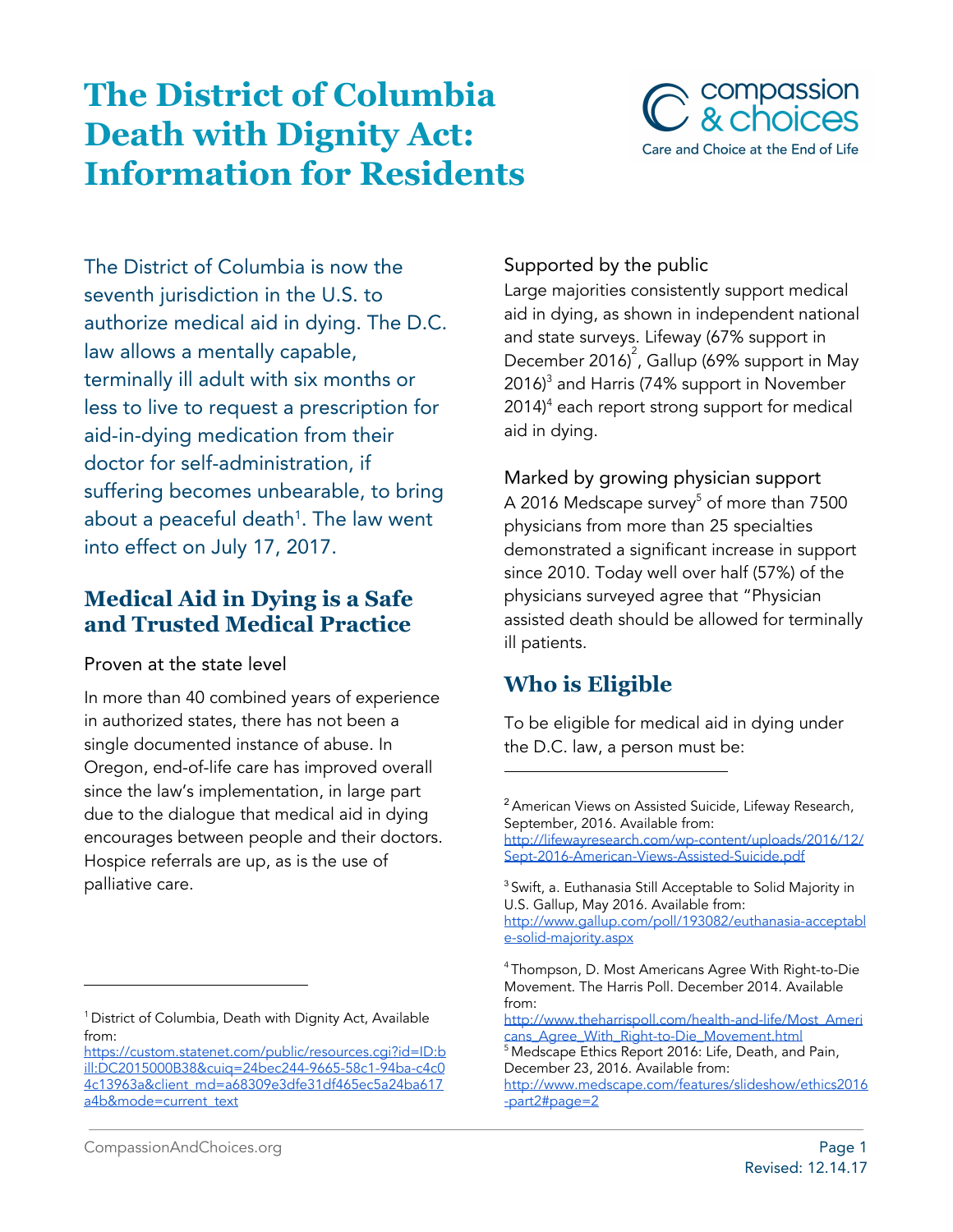- $\rightarrow$  An adult
- → Terminally ill and given a prognosis of six months or less to live
- → Mentally capable of making their own healthcare decisions
- → A resident of the District of Columbia
- $\rightarrow$  Acting voluntarily
- $\rightarrow$  Making an informed decision that includes information about all other end-of-life options
- $\rightarrow$  Informed about the choice to obtain aid-in-dying medication but not take it
- → Capable of self-administering and ingesting the aid-in-dying medication.

Two physicians must consult with the person and agree on eligibility. One physician prescribes the medication, and the other gives a consulting opinion. If either physician is unable to determine that the person has mental capacity in making the request, a mental health professional (psychiatrist or psychologist) must conduct an evaluation to ensure that the person is capable of making their own healthcare decisions.

# **Requesting and Obtaining the Medication**

There are several steps in the process of qualifying for a prescription for aid in dying medication. The average length of time is from 15 days to three months, and requires at least two doctor visits. It is important for those who may want to access the law to talk to their doctors early.

#### A total of three requests

The process requires making three (3) voluntary requests — two oral requests at least 15 days apart and one written request directly to the doctor. The written request form can be given to the doctor in the same visit as the first or second oral request, as long as it is given before the second oral request is made.

#### Personally making the requests

The requests cannot be made by a designee or third party (including a relative or anyone with power of attorney), and cannot be made via an advance healthcare directive.

Note: The requestor may at any time withdraw the request for the aid-in-dying medication or decide not to ingest it.

#### Preparing the written request form

The written request is made using this [form](https://doh.dc.gov/sites/default/files/dc/sites/doh/publication/attachments/Request%20For%20Medication%20To%20End%20My%20Life%20Humane%20Peaceful%20Manner%207-17-2017.pdf), signed by two witnesses. The patient request form and other information is also available at [CompassionAndChoices.org](https://www.compassionandchoices.org/district-of-columbia) [/district-of-columbia](https://www.compassionandchoices.org/district-of-columbia)

#### Rules Regarding Witnesses to Requests

To access medical aid in dying, a person must have two witnesses sign the statutory request form in the presence of the individual requesting aid-in-dying medication. Specifically, the D.C. Death with Dignity Act requires that the two adult witnesses attest that, to the best of their knowledge and belief, the person requesting the medication:

- $\rightarrow$  Is known to them or has provided proof of identity
- → Voluntarily signed the request in their presence
- ➔ Appears to be of sound mind and not under duress, fraud or undue influence

Only one of the two witnesses may be related by blood, marriage or adoption; or be someone entitled to a portion of the requestor's estate upon death.